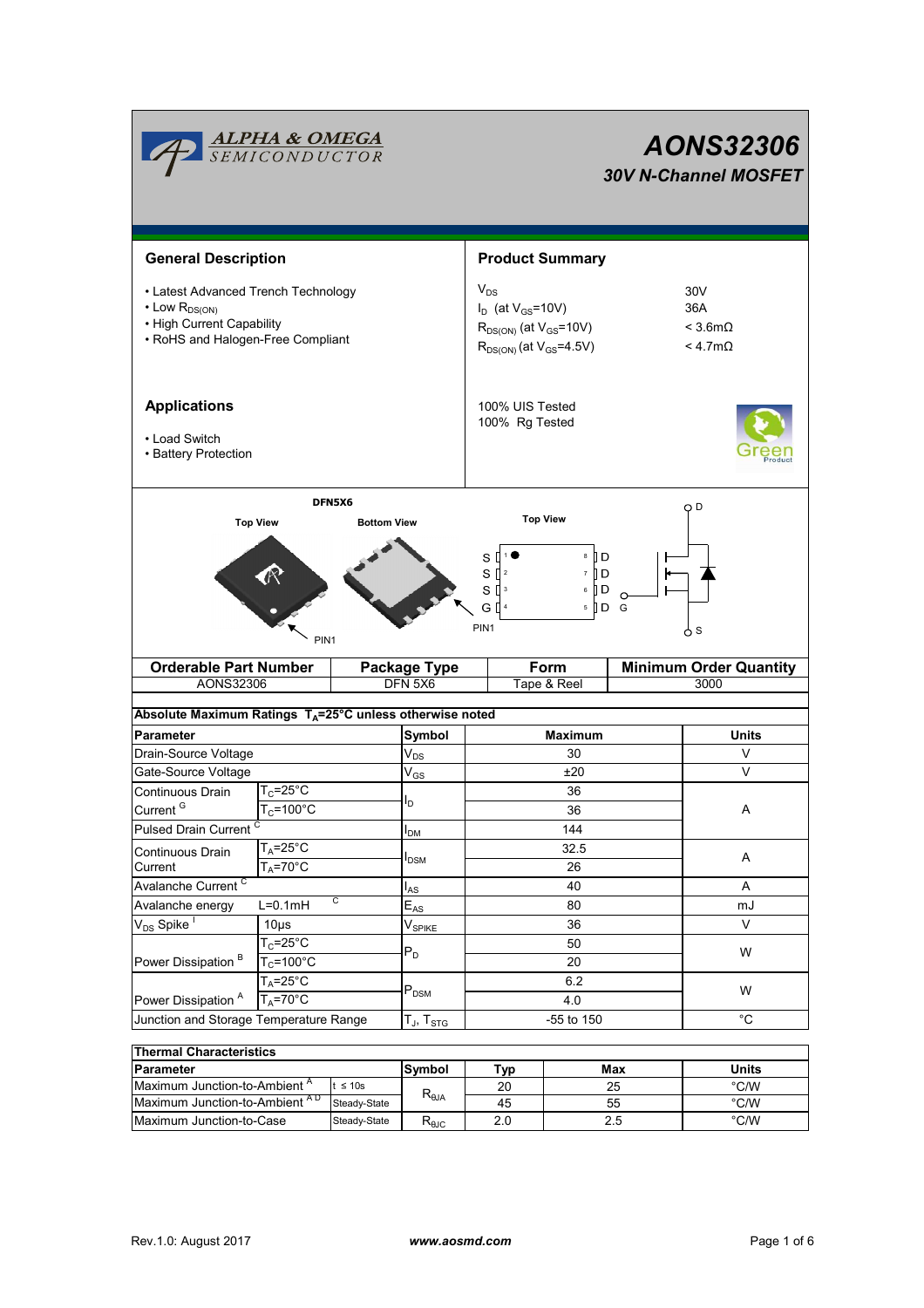

#### **Electrical Characteristics (TJ=25°C unless otherwise noted)**

| Symbol                                  | Parameter                               | <b>Conditions</b>                                                                                         |                     | Min  | <b>Typ</b> | <b>Max</b>   | <b>Units</b> |  |  |
|-----------------------------------------|-----------------------------------------|-----------------------------------------------------------------------------------------------------------|---------------------|------|------------|--------------|--------------|--|--|
| <b>STATIC PARAMETERS</b>                |                                         |                                                                                                           |                     |      |            |              |              |  |  |
| BV <sub>DSS</sub>                       | Drain-Source Breakdown Voltage          | $I_D = 250 \mu A$ , $V_{GS} = 0V$                                                                         |                     | 30   |            |              | V            |  |  |
| $I_{DSS}$                               | Zero Gate Voltage Drain Current         | $V_{DS}$ =30V, $V_{GS}$ =0V                                                                               |                     |      |            | 1            |              |  |  |
|                                         |                                         |                                                                                                           | $T_J = 55^{\circ}C$ |      |            | 5            | μA           |  |  |
| $I_{GSS}$                               | Gate-Body leakage current               | $V_{DS}$ =0V, $V_{GS}$ = $\pm$ 20V                                                                        |                     |      |            | ±100         | nA           |  |  |
| $\mathsf{V}_{\mathsf{GS}(\mathsf{th})}$ | Gate Threshold Voltage                  | $V_{DS} = V_{GS}$ , $I_D = 250 \mu A$                                                                     |                     | 1.1  | 1.55       | 2.1          | $\vee$       |  |  |
| $R_{DS(ON)}$                            | Static Drain-Source On-Resistance       | $V_{GS}$ =10V, $I_D$ =20A                                                                                 |                     |      |            | 3.6          | $m\Omega$    |  |  |
|                                         |                                         |                                                                                                           | $T = 125^{\circ}$ C |      | 4.5        | 5.4          |              |  |  |
|                                         |                                         | $V_{GS}$ =4.5V, I <sub>D</sub> =20A                                                                       |                     |      | 3.7        | 4.7          | $m\Omega$    |  |  |
| $g_{FS}$                                | <b>Forward Transconductance</b>         | $V_{DS}$ =5V, $I_D$ =20A                                                                                  |                     |      | 100        |              | S            |  |  |
| $V_{SD}$                                | Diode Forward Voltage                   | $I_S = 1A$ , $V_{GS} = 0V$                                                                                |                     |      | 0.7        | $\mathbf{1}$ | $\vee$       |  |  |
| $I_{\rm S}$                             | Maximum Body-Diode Continuous Current G |                                                                                                           |                     |      | 36         | A            |              |  |  |
|                                         | <b>DYNAMIC PARAMETERS</b>               |                                                                                                           |                     |      |            |              |              |  |  |
| $C_{\text{iss}}$                        | Input Capacitance                       |                                                                                                           |                     |      | 4080       |              | pF           |  |  |
| $C_{\rm oss}$                           | <b>Output Capacitance</b>               | $V_{GS}$ =0V, $V_{DS}$ =15V, f=1MHz                                                                       |                     | 410  |            | pF           |              |  |  |
| $C_{\text{rss}}$                        | Reverse Transfer Capacitance            |                                                                                                           |                     | 265  |            | pF           |              |  |  |
| $R_{q}$                                 | Gate resistance                         | $f = 1$ MHz                                                                                               | 1                   | 2    | 3          | Ω            |              |  |  |
|                                         | <b>SWITCHING PARAMETERS</b>             |                                                                                                           |                     |      |            |              |              |  |  |
| $Q_q(10V)$                              | <b>Total Gate Charge</b>                | $V_{GS}$ =10V, V <sub>DS</sub> =15V, I <sub>D</sub> =20A                                                  |                     |      | 63         | 90           | nC           |  |  |
| $Q_g(4.5V)$                             | <b>Total Gate Charge</b>                |                                                                                                           |                     |      | 29         | 40           | nC           |  |  |
| $Q_{gs}$                                | Gate Source Charge                      |                                                                                                           |                     |      | 9.0        |              | nC           |  |  |
| $\mathsf{Q}_{\underline{\mathsf{gd}}}$  | Gate Drain Charge                       |                                                                                                           |                     |      | 9.5        |              | nC           |  |  |
| $t_{D(0n)}$                             | Turn-On DelayTime                       | $V_{\text{gs}}$ =10V, V <sub>DS</sub> =15V, R <sub>L</sub> =0.75 $\Omega$ ,<br>$R_{\text{GEN}} = 3\Omega$ |                     |      | 9          |              | ns           |  |  |
|                                         | Turn-On Rise Time                       |                                                                                                           |                     |      | 6          |              | ns           |  |  |
| $t_{D(off)}$                            | Turn-Off DelayTime                      |                                                                                                           |                     |      | 52         |              | ns           |  |  |
| $t_f$                                   | <b>Turn-Off Fall Time</b>               |                                                                                                           |                     | 11.5 |            | ns           |              |  |  |
| $t_{rr}$                                | Body Diode Reverse Recovery Time        | $I_F$ =20A, di/dt=500A/ $\mu$ s                                                                           |                     |      | 11         |              | ns           |  |  |
| $Q_{rr}$                                | Body Diode Reverse Recovery Charge      | $I_F$ =20A, di/dt=500A/us                                                                                 |                     | 19   |            | пC           |              |  |  |

A. The value of R<sub>BJA</sub> is measured with the device mounted on 1in<sup>2</sup> FR-4 board with 2oz. Copper, in a still air environment with T<sub>A</sub> =25° C. The Power dissipation P<sub>DSM</sub> is based on R <sub>θJA</sub> t≤ 10s and the maximum allowed junction temperature of 150°C. The value in any given application depends on the user's specific board design.

B. The power dissipation P<sub>D</sub> is based on T<sub>J(MAX)</sub>=150°C, using junction-to-case thermal resistance, and is more useful in setting the upper<br>dissipation limit for cases where additional heatsinking is used.

C. Single pulse width limited by junction temperature  $T_{J(MAX)}$ =150°C.

D. The  $R_{\theta JA}$  is the sum of the thermal impedance from junction to case  $R_{\theta JC}$  and case to ambient.

E. The static characteristics in Figures 1 to 6 are obtained using <300us pulses, duty cycle 0.5% max.

F. These curves are based on the junction-to-case thermal impedance which is measured with the device mounted to a large heatsink, assuming a maximum junction temperature of  $T_{J(MAX)}$ =150°C. The SOA curve provides a single pulse rating.

G. The maximum current rating is package limited.

H. These tests are performed with the device mounted on 1 in<sup>2</sup> FR-4 board with 2oz. Copper, in a still air environment with T<sub>A</sub>=25°C.

I. The spike duty cycle 5% max, limited by junction temperature  $T_{J(MAX)}$ =125°C.

APPLICATIONS OR USE AS CRITICAL COMPONENTS IN LIFE SUPPORT DEVICES OR SYSTEMS ARE NOT AUTHORIZED. AOS DOES NOT ASSUME ANY LIABILITY ARISING OUT OF SUCH APPLICATIONS OR USES OF ITS PRODUCTS. AOS RESERVES THE RIGHT TO IMPROVE PRODUCT DESIGN,FUNCTIONS AND RELIABILITY WITHOUT NOTICE.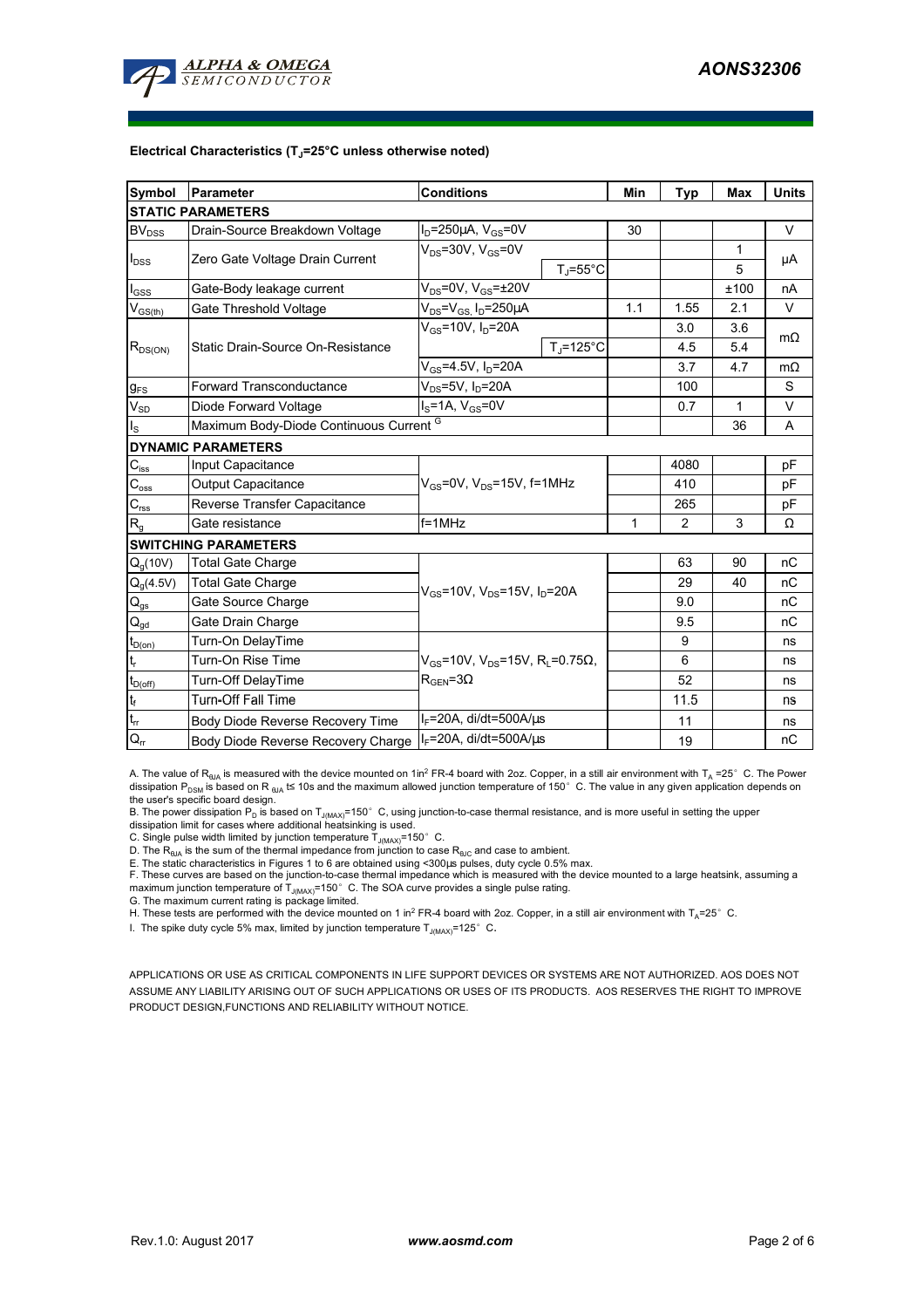

## **TYPICAL ELECTRICAL AND THERMAL CHARACTERISTICS**

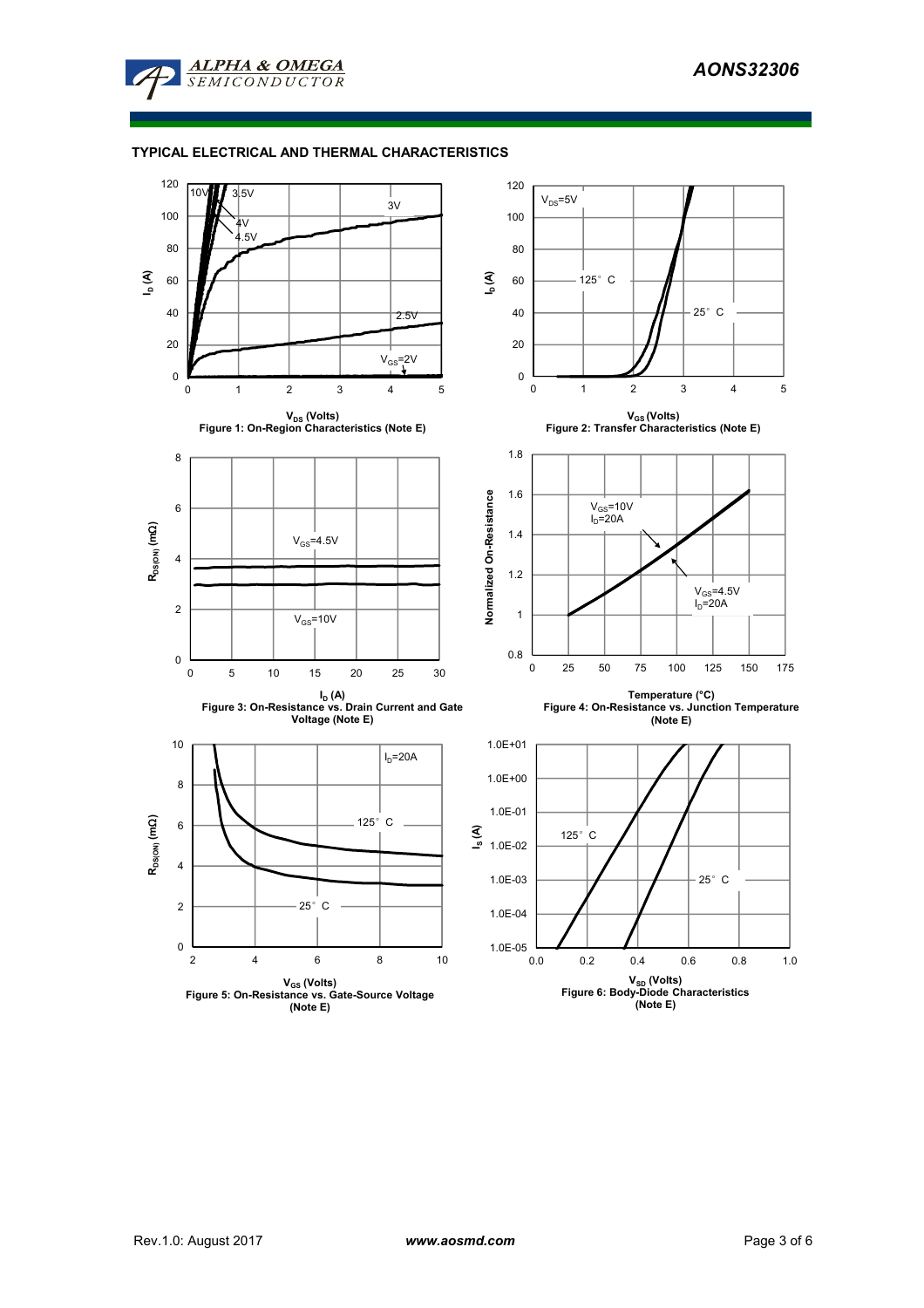

## **TYPICAL ELECTRICAL AND THERMAL CHARACTERISTICS**



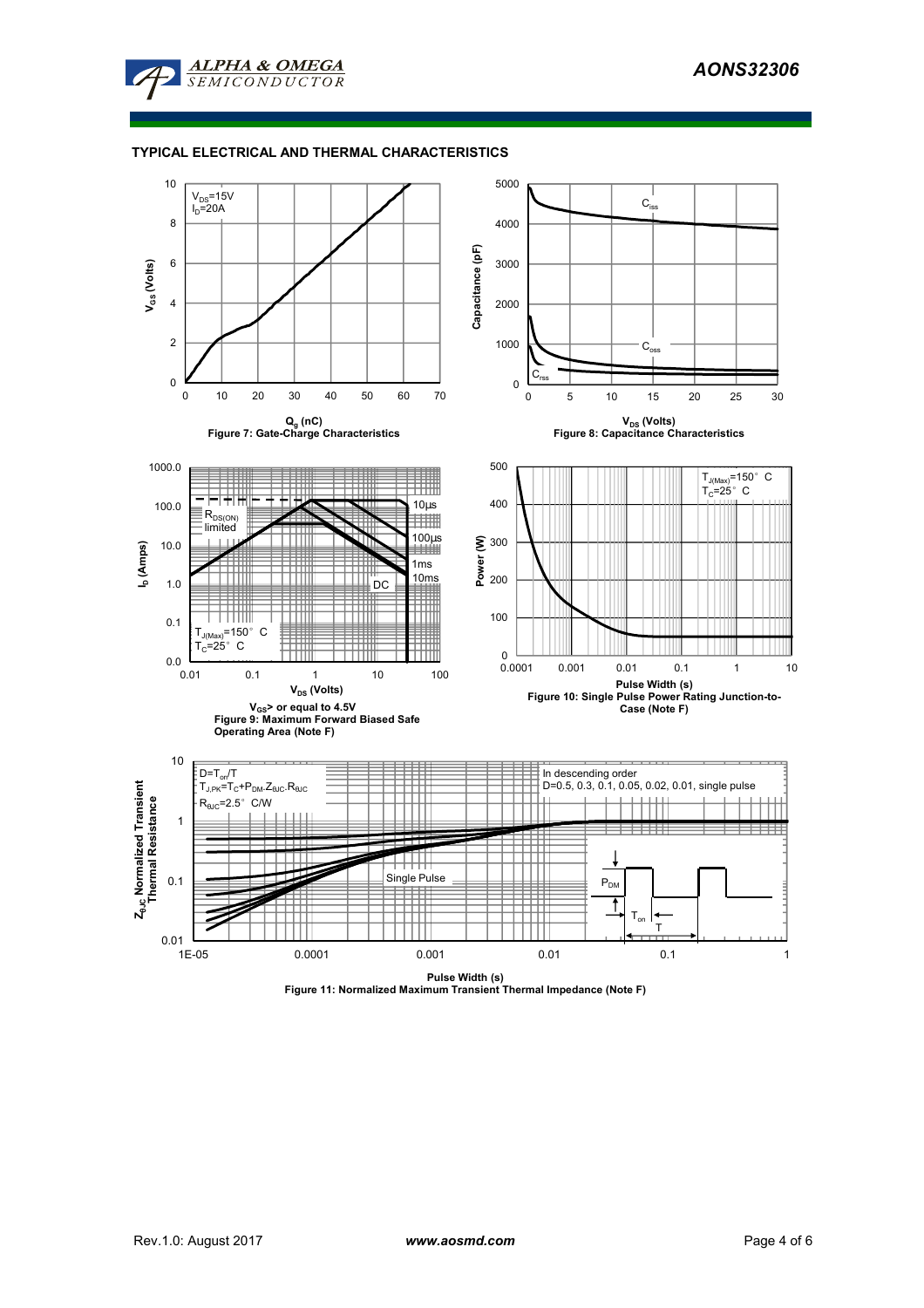

### **TYPICAL ELECTRICAL AND THERMAL CHARACTERISTICS**







**Pulse Width (s) Figure 15: Normalized Maximum Transient Thermal Impedance (Note H)**